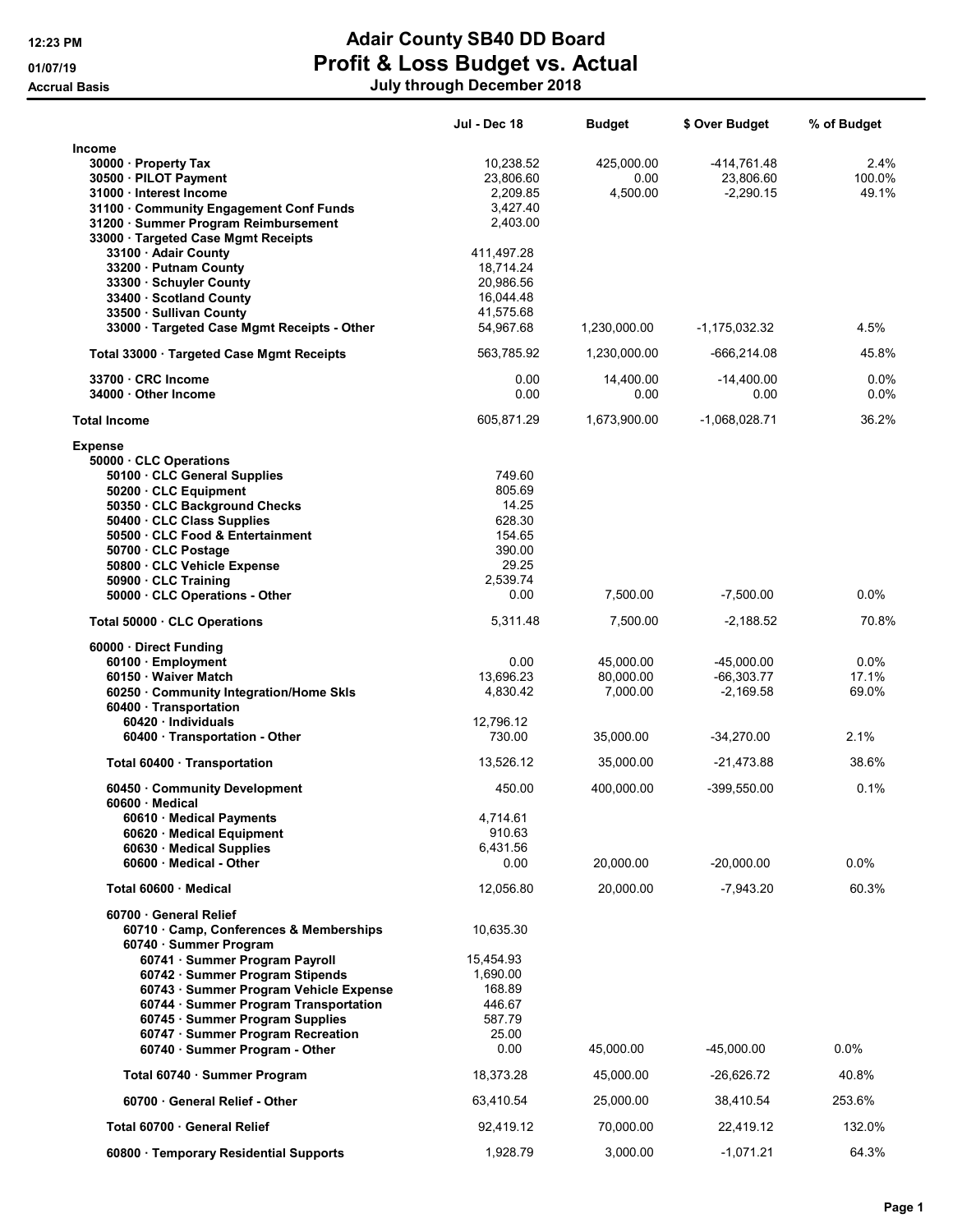## 12:23 PM **Adair County SB40 DD Board** 01/07/19 **Profit & Loss Budget vs. Actual** Accrual Basis July through December 2018

|                                                                                                                                                                                                                         | Jul - Dec 18                                                                   | <b>Budget</b>                   | \$ Over Budget                          | % of Budget           |
|-------------------------------------------------------------------------------------------------------------------------------------------------------------------------------------------------------------------------|--------------------------------------------------------------------------------|---------------------------------|-----------------------------------------|-----------------------|
| Total 60000 Direct Funding                                                                                                                                                                                              | 138,907.48                                                                     | 660,000.00                      | $-521,092.52$                           | 21.0%                 |
| 60950 · CRC Expense<br>61000 · Funding to Other Counties                                                                                                                                                                | 0.00                                                                           | 14,400.00                       | $-14,400.00$                            | 0.0%                  |
| 61100 · Funding to Putnam County<br>61200 · Funding to Schuyler County<br>61300 · Funding to Scotland County<br>61400 Funding to Sullivan County<br>61000 · Funding to Other Counties - Other                           | 817.28<br>2,471.30<br>2,299.24<br>4,023.53<br>0.00                             | 35,000.00                       | $-35,000.00$                            | $0.0\%$               |
| Total 61000 · Funding to Other Counties                                                                                                                                                                                 | 9,611.35                                                                       | 35,000.00                       | $-25,388.65$                            | 27.5%                 |
| 80000 · Programming - Indirect<br>80500 Accreditation<br>81000 Board Expense<br>82000 Governmental Relations<br>83000 Conferences/Workshops                                                                             | 760.00<br>425.77<br>0.00                                                       | 10.000.00<br>2,000.00<br>500.00 | $-9.240.00$<br>$-1,574.23$<br>$-500.00$ | 7.6%<br>21.3%<br>0.0% |
| 83300 Conferences/Workshops-General<br>83310 Community Engagement Conference<br>83000 · Conferences/Workshops - Other                                                                                                   | 3,492.64<br>2,237.32<br>0.00                                                   | 5,000.00                        | $-5,000.00$                             | $0.0\%$               |
| Total 83000 · Conferences/Workshops                                                                                                                                                                                     | 5,729.96                                                                       | 5,000.00                        | 729.96                                  | 114.6%                |
| 83500 Depreciation Expense                                                                                                                                                                                              | 0.00                                                                           | 65.000.00                       | $-65,000.00$                            | 0.0%                  |
| 84000 Dues and Memberships<br>85000 · Employee Travel                                                                                                                                                                   | 0.00                                                                           | 3.500.00                        | $-3,500.00$                             | 0.0%                  |
| 70400 · TCM Admin Mileage<br>71150 · TCM Adair Mileage<br>72150 · TCM Putnam Mileage<br>73150 · TCM Schuyler Mileage<br>74150 · TCM Scotland Mileage<br>75150 · TCM Sullivan Mileage<br>85000 · Employee Travel - Other | 1,352.88<br>4,411.95<br>1,015.21<br>1,117.95<br>649.50<br>2,111.10<br>2,044.46 | 30,000.00                       | $-27,955.54$                            | $6.8\%$               |
| Total 85000 · Employee Travel                                                                                                                                                                                           | 12,703.05                                                                      | 30,000.00                       | $-17,296.95$                            | 42.3%                 |
| 86000 · Insurance<br>86100 Directors & Officers<br>86500 · Workers' Compensation<br>86000 · Insurance - Other                                                                                                           | 441.00<br>$-150.00$<br>0.00                                                    | 26,000.00                       | $-26,000.00$                            | $0.0\%$               |
| Total 86000 · Insurance                                                                                                                                                                                                 | 291.00                                                                         | 26,000.00                       | $-25,709.00$                            | 1.1%                  |
| 87000 Office Expenses<br>87100 Office Supplies<br>87110 Office Supplies-Country Club<br>87120 · Office Supplies-McPherson<br>87100 · Office Supplies - Other                                                            | 823.72<br>6,025.71<br>0.00                                                     | 7,500.00                        | $-7,500.00$                             | $0.0\%$               |
| Total 87100 · Office Supplies                                                                                                                                                                                           | 6,849.43                                                                       | 7,500.00                        | $-650.57$                               | 91.3%                 |
| 87200 · Postage<br>87210 · Postage-General<br>87220 · Postage-TCM<br>87200 · Postage - Other                                                                                                                            | 442.50<br>442.34<br>0.00                                                       | 2,500.00                        | $-2,500.00$                             | 0.0%                  |
| Total 87200 · Postage                                                                                                                                                                                                   | 884.84                                                                         | 2,500.00                        | $-1,615.16$                             | 35.4%                 |
| 87300 Advertising/Marketing                                                                                                                                                                                             | 1,062.32                                                                       | 3,000.00                        | -1,937.68                               | 35.4%                 |
| 87400 Copier                                                                                                                                                                                                            | 0.00                                                                           | 2,500.00                        | $-2,500.00$                             | $0.0\%$               |
| 87450 · Employee Retention/Appreciation<br>87700 · Building Maintenance<br>87710 · Janitorial<br>87711 · Janitorial-Country Club                                                                                        | 574.82<br>2,390.94                                                             | 3,000.00                        | $-2,425.18$                             | 19.2%                 |
| 87712 Janitorial-McPherson                                                                                                                                                                                              | 3,065.87                                                                       |                                 |                                         |                       |
| Total 87710 · Janitorial                                                                                                                                                                                                | 5,456.81                                                                       |                                 |                                         |                       |
| 87720 · Lawn Care<br>87721 · Lawn Care-Country Club<br>87722 · Lawn Care-McPherson                                                                                                                                      | 850.00<br>390.00                                                               |                                 |                                         |                       |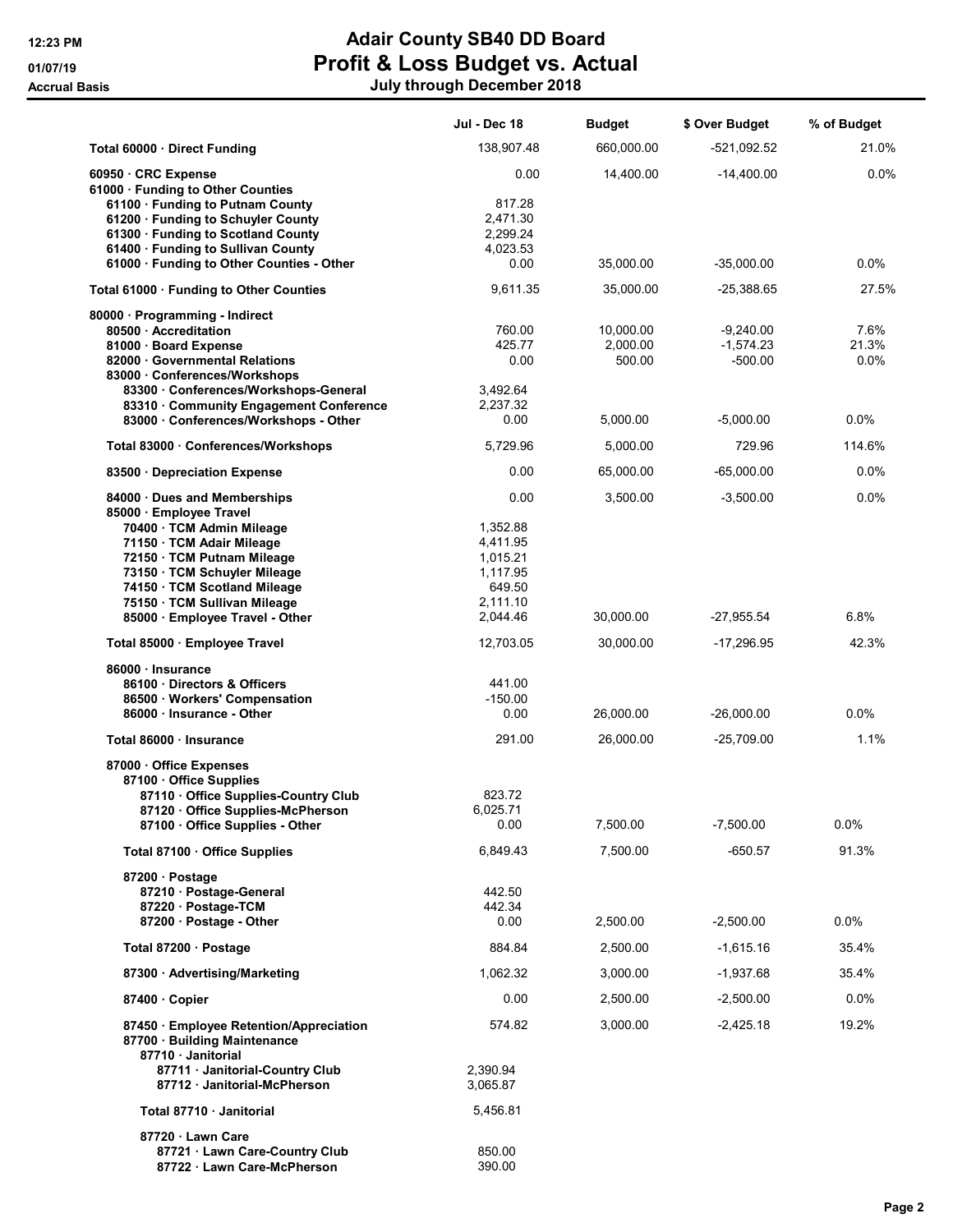## 12:23 PM **Adair County SB40 DD Board** 01/07/19 **Profit & Loss Budget vs. Actual** Accrual Basis July through December 2018

|                                                                                                                                                                                                                                                                                                             | Jul - Dec 18                                                                                                   | <b>Budget</b>                                        | \$ Over Budget                                                | % of Budget                                      |
|-------------------------------------------------------------------------------------------------------------------------------------------------------------------------------------------------------------------------------------------------------------------------------------------------------------|----------------------------------------------------------------------------------------------------------------|------------------------------------------------------|---------------------------------------------------------------|--------------------------------------------------|
| Total 87720 Lawn Care                                                                                                                                                                                                                                                                                       | 1,240.00                                                                                                       |                                                      |                                                               |                                                  |
| 87700 · Building Maintenance - Other                                                                                                                                                                                                                                                                        | 0.00                                                                                                           | 25,000.00                                            | $-25,000.00$                                                  | $0.0\%$                                          |
| Total 87700 · Building Maintenance                                                                                                                                                                                                                                                                          | 6,696.81                                                                                                       | 25,000.00                                            | $-18,303.19$                                                  | 26.8%                                            |
| 87800 · Software & Technology                                                                                                                                                                                                                                                                               | 29,832.50                                                                                                      | 55,000.00                                            | $-25,167.50$                                                  | 54.2%                                            |
| 87000 Office Expenses - Other                                                                                                                                                                                                                                                                               | 0.00                                                                                                           | 0.00                                                 | 0.00                                                          | 0.0%                                             |
| Total 87000 · Office Expenses                                                                                                                                                                                                                                                                               | 45,900.72                                                                                                      | 98,500.00                                            | $-52,599.28$                                                  | 46.6%                                            |
| 87500 Personnel<br>51000 CLC Personnel<br>51100 · CLC Center Salary Expense                                                                                                                                                                                                                                 | 33,699.69                                                                                                      |                                                      |                                                               |                                                  |
| Total 51000 · CLC Personnel                                                                                                                                                                                                                                                                                 | 33,699.69                                                                                                      |                                                      |                                                               |                                                  |
| 66000 · Payroll Expenses<br>66500 · Salary Sick<br>66700 · Salary Vacation<br>66000 · Payroll Expenses - Other                                                                                                                                                                                              | 12,700.76<br>15,195.25<br>38,095.43                                                                            |                                                      |                                                               |                                                  |
| Total 66000 · Payroll Expenses                                                                                                                                                                                                                                                                              | 65,991.44                                                                                                      |                                                      |                                                               |                                                  |
| 70300 · TCM Admin Salary<br>71110 · TCM Adair Salary Expense<br>71115 · TCM Adair Overtime<br>72110 · TCM Putnam Salary Expense<br>73110 · TCM Schuyler Salary Expense<br>74110 · TCM Scotland Salary Expense<br>75110 · TCM Sullivan Salary Expense<br>87510 · Salary Expense<br>87540 · Employee Benefits | 59,971.17<br>160,847.93<br>261.16<br>9,806.90<br>16,029.42<br>6,205.94<br>26,185.77<br>53,333.11<br>122,093.49 |                                                      |                                                               |                                                  |
| 87550 · Unemployment Tax<br>87500 Personnel - Other                                                                                                                                                                                                                                                         | 350.06<br>0.00                                                                                                 | 1,169,631.33                                         | $-1,169,631.33$                                               | $0.0\%$                                          |
| Total 87500 · Personnel                                                                                                                                                                                                                                                                                     | 554,776.08                                                                                                     | 1,169,631.33                                         | -614,855.25                                                   | 47.4%                                            |
| 88000 Professional Services<br>88050 · Accounting<br>88100 Audit<br>88200 · Legal Services<br>88300 · Consulting<br>88000 · Professional Services - Other                                                                                                                                                   | 2,085.00<br>0.00<br>0.00<br>3,975.98<br>0.00                                                                   | 3,500.00<br>3,800.00<br>2,000.00<br>1,000.00<br>0.00 | $-1,415.00$<br>$-3,800.00$<br>$-2,000.00$<br>2,975.98<br>0.00 | 59.6%<br>$0.0\%$<br>$0.0\%$<br>397.6%<br>$0.0\%$ |
| Total 88000 · Professional Services                                                                                                                                                                                                                                                                         | 6,060.98                                                                                                       | 10,300.00                                            | $-4,239.02$                                                   | 58.8%                                            |
| 88500 · Training<br>76000 · TCM Training<br>88500 Training - Other                                                                                                                                                                                                                                          | 1,636.48<br>3,446.86                                                                                           | 15,000.00                                            | $-11,553.14$                                                  | 23.0%                                            |
| Total 88500 · Training                                                                                                                                                                                                                                                                                      | 5,083.34                                                                                                       | 15,000.00                                            | $-9,916.66$                                                   | 33.9%                                            |
| 89000 Utilities<br>89100 · Electricity<br>89110 · Electricity-Country Club<br>89130 · Electricity-314 E McPherson<br>89100 · Electricity - Other                                                                                                                                                            | 1,371.15<br>2,640.81<br>0.00                                                                                   | 6,500.00                                             | $-6,500.00$                                                   | $0.0\%$                                          |
| Total 89100 Electricity                                                                                                                                                                                                                                                                                     | 4,011.96                                                                                                       | 6,500.00                                             | $-2,488.04$                                                   | 61.7%                                            |
| 89200 · Gas<br>89210 Gas-Country Club<br>89220 Gas-McPherson<br>$89200 \cdot Gas$ - Other                                                                                                                                                                                                                   | 247.53<br>398.74<br>0.00                                                                                       | 2,500.00                                             | $-2,500.00$                                                   | $0.0\%$                                          |
| Total 89200 Gas                                                                                                                                                                                                                                                                                             | 646.27                                                                                                         | 2,500.00                                             | $-1,853.73$                                                   | 25.9%                                            |
| 89300 Trash<br>89310 · Trash-Country Club<br>89320 Trash-McPherson<br>89300 Trash - Other                                                                                                                                                                                                                   | 357.37<br>500.50<br>0.00                                                                                       | 1,500.00                                             | $-1,500.00$                                                   | $0.0\%$                                          |
| Total 89300 Trash                                                                                                                                                                                                                                                                                           | 857.87                                                                                                         | 1,500.00                                             | -642.13                                                       | 57.2%                                            |